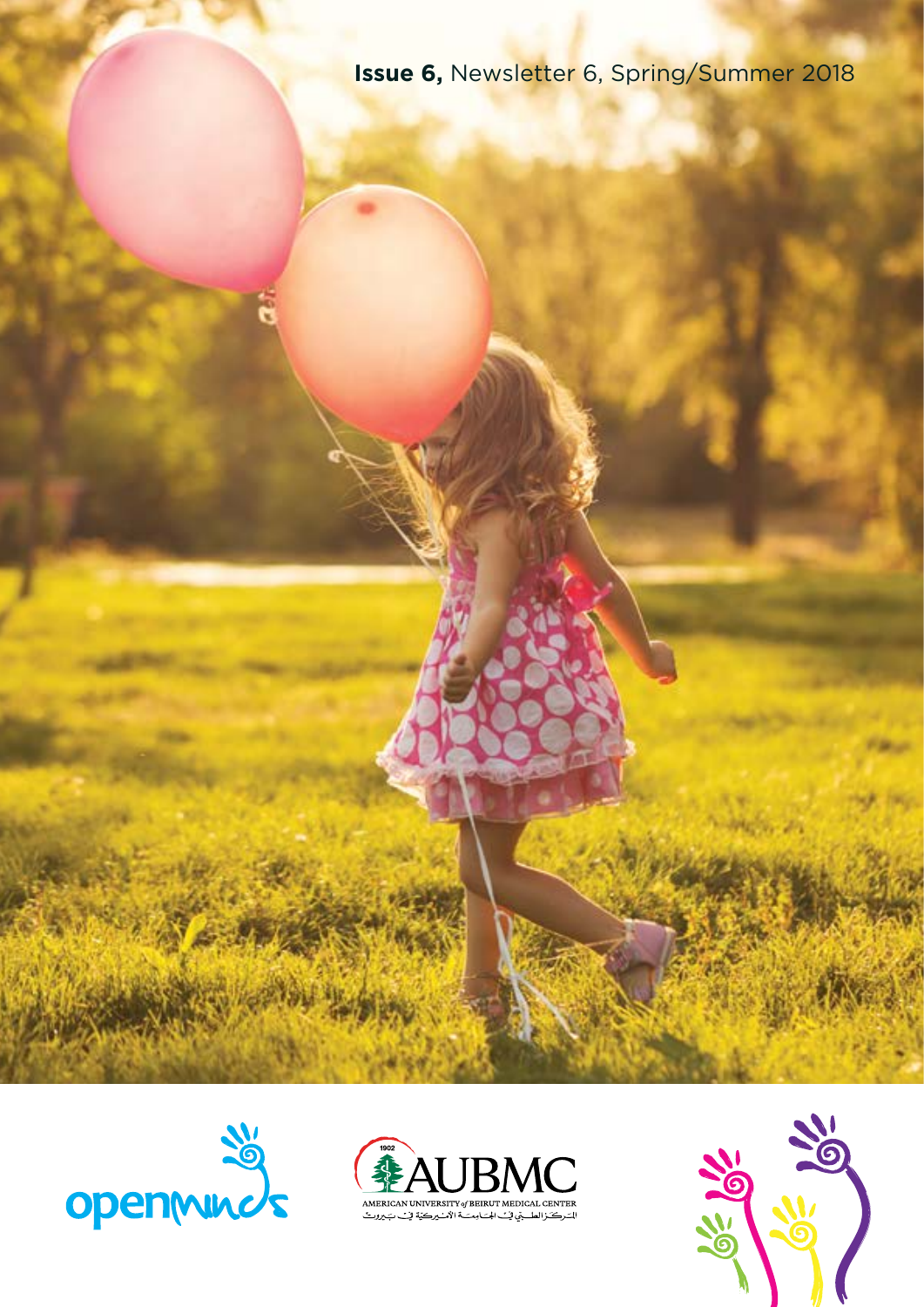**66 SINCE OUR LAST ISSUE, WE ARE PLEASED TO ANNOUNCE THAT OPENMINDS HAS ASSISTED HUNDREDS OF FAMILIES AT THE AUBMC SPECIAL KIDS CLINIC**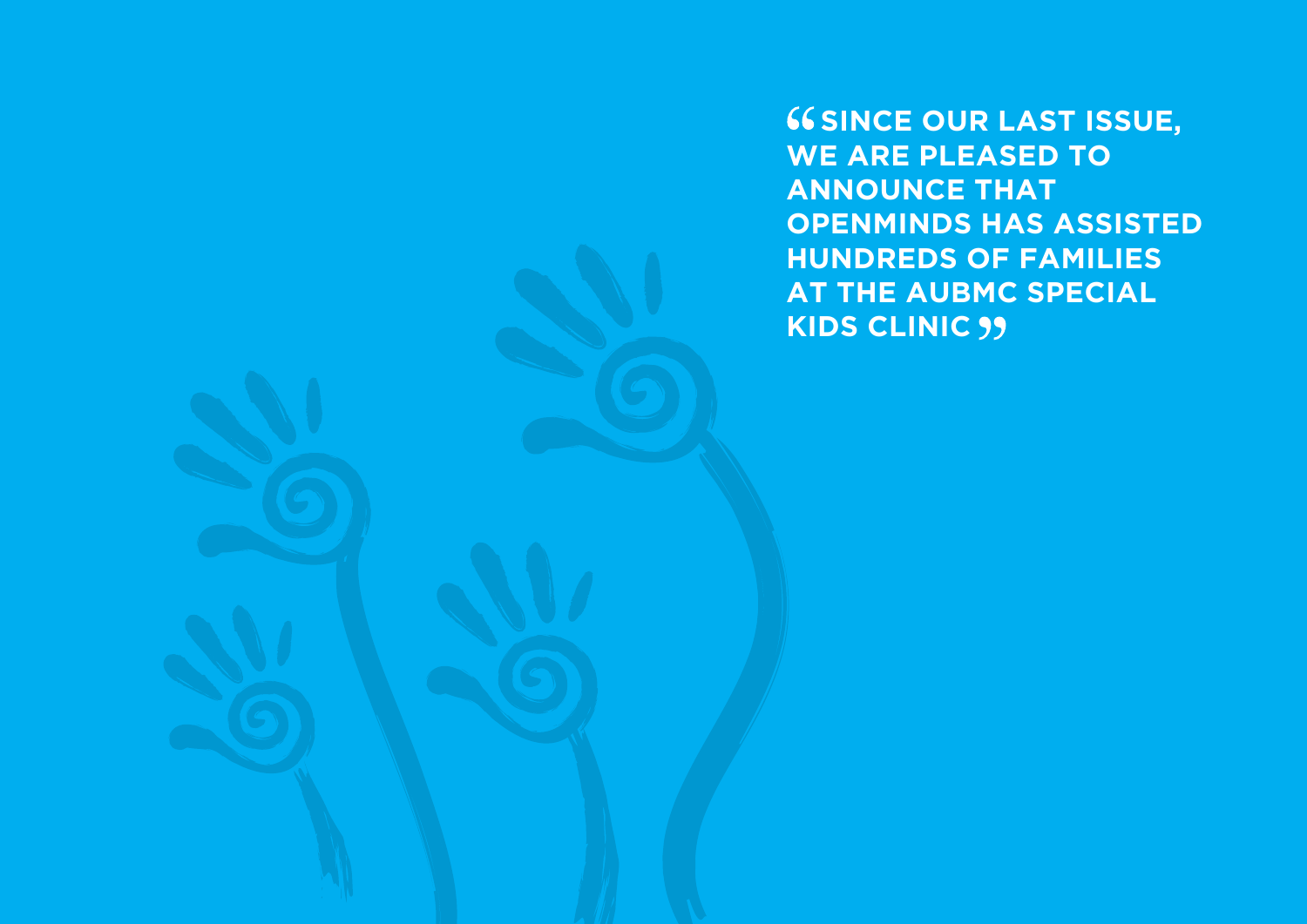### **OPENMINDS GALA DINNER**

OpenMinds and the AUBMC Special Kids Clinic held their 5th annual fundraising dinner on Thursday February 22, 2018 at the Seaside Arena in Beirut, in the presence of Prime Minister Saad Hariri and a host of prominent political, business leaders as well as social figures.

The magical evening began with Tania Kassis performing the Lebanese national anthem "a capella", followed by a musical interlude by Nancy Ajram and an exceptional fashion show by Elie Saab. During the gala, the beautiful children of the Tania Kassis Academy Choir performed a number of songs and dances that enthralled the audience. The evening program was presented by Wissam Hanna. The lineup of the gala included the screening of two documentary films about OpenMinds, a tombola and a public auction of paintings donated by the internationally renowned artists Nabil Nahhas, Ayman Baalbaki and Marwan Sahmarani.

During the evening, OpenMinds revealed further details of the assisted living village for individuals with special needs in Dibbiyeh. Once executed, the project will be the first of its kind in Lebanon and the Middle East. The village would provide vocational education, organic farming, exhibition and retail spaces, and a small hotel. The carefully designed community aims to serve as a "safe haven for people with special needs, contribute to their integration, happiness, leisure and financial independence and provide them with sustainable care throughout their lifespan."



*Elie Saab Fashion Show*



# **SAGESSE BRASILIA AND SAGESSE PLUS**

### **AHLIAH SCHOOL**



# **SHOUF NATIONAL COLLEGE**

### **BEIRUT BAPTIST SCHOOL**

OpenMinds is proud to have helped four additional schools by reinforcing and enhancing school support and services for students with special needs.

> OpenMinds was a primary partner in the major refurbishing of the premises for students with special needs at the Sagesse – Brasilia school. The initial goal of the project was to renovate a floor within the school dedicated to inclusive education. The project was expanded in light of the enthusiasm and vision of Father Superior of the College, Reverend Father Pierre Abi Saleh, and Father Tony Karam. Thanks to their ambitious ideas, the pilot project will now provide necessary support for special needs students in a natural setting, and expand such services to a wider student population after school hours. The center was inaugurated in September of 2017 and has a capacity of 60 students.

OpenMinds granted Ahliah School in Beirut in April 2018 funds to support its inclusion program. The collaboration enhances Ahliah programs, particularly for students with learning difficulties, by providing resources and training. The grant will be used to purchase specialized educational resources for the school. Part of the professional development support provided by OpenMinds, included a workshop conducted by Ms. Lara Khatib on the practice of differentiated instruction in mainstream classroom environment.

OpenMinds granted funds in May 2018 to Shouf National College to refurbish the Learning Support Department and its resources at the school. This work is in progress and will be completed in time for the 2018-2019 academic year.

OpenMinds support to Beirut Baptist School (BBS) in the heart of Beirut, has led to significant expansion, enhancement, and accommodation for its Special Education program. The program identifies students with learning difficulties and provides them with appropriate academic, social, and emotional interventions within the school curriculum. The vision of BBS is to reduce gaps between student current performance and developmental levels. Special educators, therapists, and teachers cooperate collaboratively to help students reach their ultimate potential. A new department under construction with support from OpenMinds will house this program that will enable enrollment of additional special needs students.





*Ahliah School Classroom*

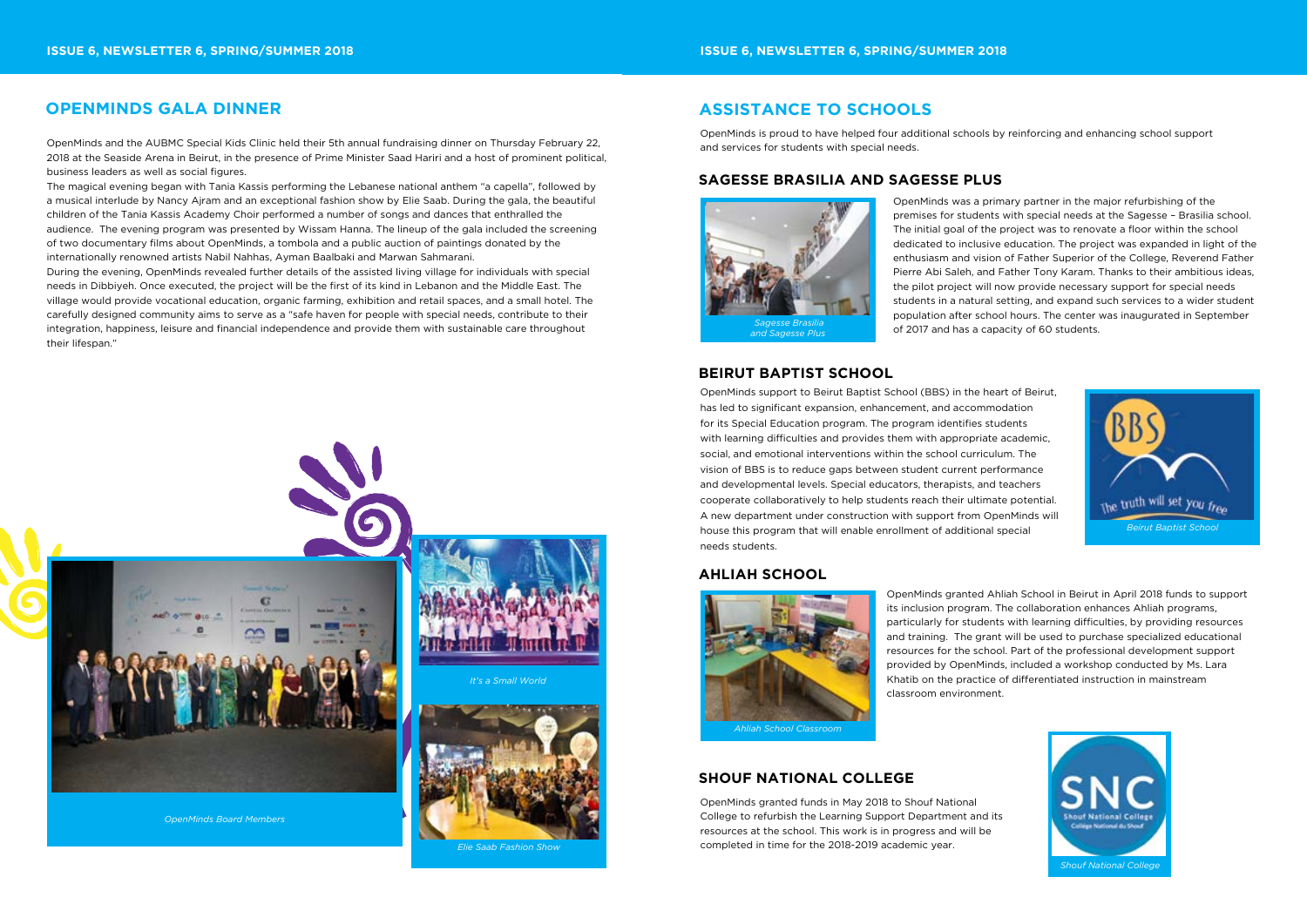### **TRAIT D'UNION SERVICES**

OpenMinds partnership with Trait D'Union, a resources and orientation center, established by the Foyer de la Providence and the Institut Européen de Coopération et de Développement, continues for the second year. Trait d'Union assists mainstream public/private schools by providing training and support for the implementation of inclusive practices involving parents, teachers, and therapists. OpenMinds renewed funding of training sessions to seven private schools and donated additional funds for training and materials for partner schools.



*Trait d'Union Teacher's Workshop*



*Ronald Leaf, PhD & OpenMinds Board Members*



*Recent Advances in Rare Diseases Meeting (RARD2018) in New Delhi*



*"Maximizing Student Progress" Ronald Leaf, PhD*

### **WORKSHOP**

# **CONFERENCES**

### **"MAXIMIZING STUDENT PROGRESS"**

A two-day workshop, geared towards educators and caregivers, took place at the Issam Fares conference hall at AUB, on May 25 and 26, 2018.

Our very own Dr. Rose-Mary Boustany, thanks to OpenMinds support, had the opportunity to share some of her research findings in two highly visible conferences: **"Autism in Lebanon: 2018"** presented on April 19th, 2018 as part of the 49th Middle East Medical Assembly at the Academic and Clinical Center (ACC) conference hall at AUBMC, and, another on **"Positive Impact of GalCer on CLN3 disease"** presented on May 5th, **2018** as part of the **Recent Advances in Rare Diseases** conference (RARD2018) in New Delhi.

OpenMinds was extremely fortunate to be able to host Dr. Ronald Leaf, Director of Autism Partnership and Behavior Therapy and Learning Center at CABA (Center for Advancement of Behavioral Analysis) in Seal Beach, CA, USA for a two-day workshop at the Issam Fares conference hall at AUB, on May 25 and 26, 2018. Dr. Leaf, a leading world authority in behavioral management, provided participants with practical and helpful information and experience in the implementation of intensive behavioral treatment methodologies. Training included an overview of developmental disabilities and applied research, principles of behavior analysis and management, a description and explanation of treatment programs and curricula, and demonstration of these teaching methods. Over 200 individuals signed up, ranging from teachers and classroom aids, to therapists working with children with developmental disabilities, psychologists, and parents. Attendees found the workshop to be insightful, inspirational, and incredibly helpful.

### *Dr. Rose-Mary Boustany*

*Lebanese Autism Society - CAIR*





*Next Step AUB students - Smart Classroom*

Both were attended by adult and pediatric neurologists, psychiatrists and psychologists, therapists and geneticists from all over the world.

# **COLLABORATIVE WORK WITH OTHER NGOS**

OpenMinds takes pride in helping and collaborating with other NGOs to provide the greatest benefit to the community.

### **LEBANESE AUTISM SOCIETY (LAS)**



### **STEP TOGETHER ASSOCIATION**

# **NEXT STEP AUB**

In the fall of 2017, OpenMinds and LAS collaborated to relocate and refurbish the LAS Center for Autism Intervention and Research (CAIR). The center provides support to individuals with autism in adaptive living skills, independent living arrangements, supported employment, education, social skills development and recreational opportunities. It was inaugurated in March 2018 in the presence of HE Minister Pierre Bou Assi and members of OpenMinds.

The **I Can Work** program, developed by Step Together Association and funded by OpenMinds, is designed to integrate students with learning difficulties in the workplace within the community, under the supervision of a coach and coordinator. The program, established in October 2017, is geared towards students 16 to 18 years of age. Goals are to equip students with job-readiness skills and ways to be successful at work through real work experiences, didactic teaching and analysis of experiences. In April 2018, provided work opportunities included a restaurant, two hairdressing salons, a supermarket and a home appliance shop. The workplace within Step Together also includes a bakery workshop. Over the last six months, students in this highly successful endeavor have improved social skills and this has heightened their self-esteem. Future plans include searching for new work opportunities that welcome more students with special needs.

> In continuation of its support of Next Step AUB, OpenMinds provided smart classroom equipment to the program, including an interactive panel and tablets for all students. Next Step AUB is a higher career education program for young adults with intellectual disabilities like Down Syndrome.

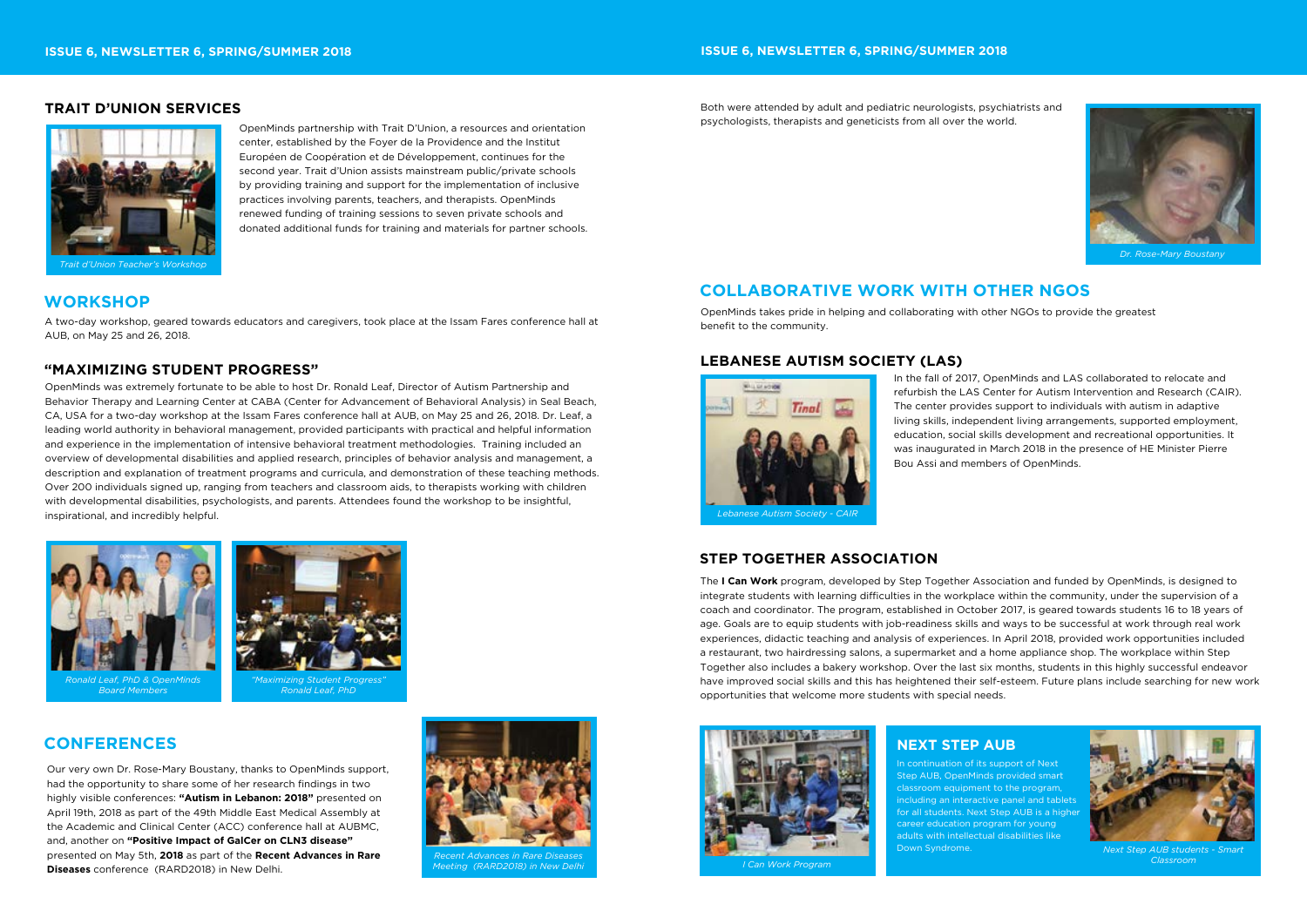*The syndicate of the Professional Nurseries in Lebanon*

# **OUT AND ABOUT IN THE COMMUNITY AND BEYOND**

We enjoy supporting and taking part in activities occurring within and outside the community!

 We would like to thank Mr. Ali Wehbi for choosing to dedicate his official Guinness Book World Record to autism during his AUTISM TOGETHER run from March 31 to April 2, 2018.

• Inclusion starts at nurseries! OpenMinds was proud to be part of the Syndicate of the Professional Nurseries in Lebanon's Conference "For a Sustainable Education in Early Childhood' in collaboration with the Lebanese German University in April 2018. Innocent Minds Nursery and OpenMinds hosted a presentation on the importance of integration and early intervention.

 Thank you College Notre Dame de Jamhour Class of 2018 for promoting and supporting OpenMinds during the highly successful end of year event, "SHINE ON".

• During the awareness week in April themed "Accepting Differences", the Tres Saint Sacrament School in Jbeil invited OpenMinds for a talk on autism aimed at primary school students. OpenMinds shared presentations, videos and questions on the topic.

 High Hopes, a sponsor and strong supporter of OpenMinds in its mission and activities established a specialized early intervention therapy center in Dubai in December, 2017. The center has benefitted from the experience and support of the ASKC, and, they are off to an amazing and stellar start.

**Episode 1:** A 2.5 year old refugee child assisted by OpenMinds since 2015 was diagnosed with Hurler disease and received free medical care at ASKC and AUBMC. She successfully received enzyme replacement therapy, generously donated by the compassionate care program, courtesy of Sanofi-Genzyme.







# **CLINICAL PACKAGES AND UPDATES**

In four and a half years 316 families and their children have received medical assistance with sound diagnosis, genetic counselling, family guidance and support, therapies and other services. The ASKC cohesive unit made up of parents, therapists, physicians, clinic assistants and nurses have accompanied special needs children on their journey of progress and joy, overcoming challenges, together. Their celebrations, trials and tribulations are now permanently etched as a valuable measure of the ASKC-OpenMinds-Community experience.



*Shahd and her brother*



# **FOLLOW-UP NEWS-EPISODE 3:**

 **Episode 2:** In 2017 she underwent a successful bone marrow transplant from her younger brother. A third pregnancy was monitored early with prenatal diagnosis generously donated by CentoGene. The parents now have a second bouncing baby boy free of disease.

 **Episode 3:** : In 2018, the child and her family were repatriated to the United Kingdom where she is thriving and receiving continued medical care…happy end of story.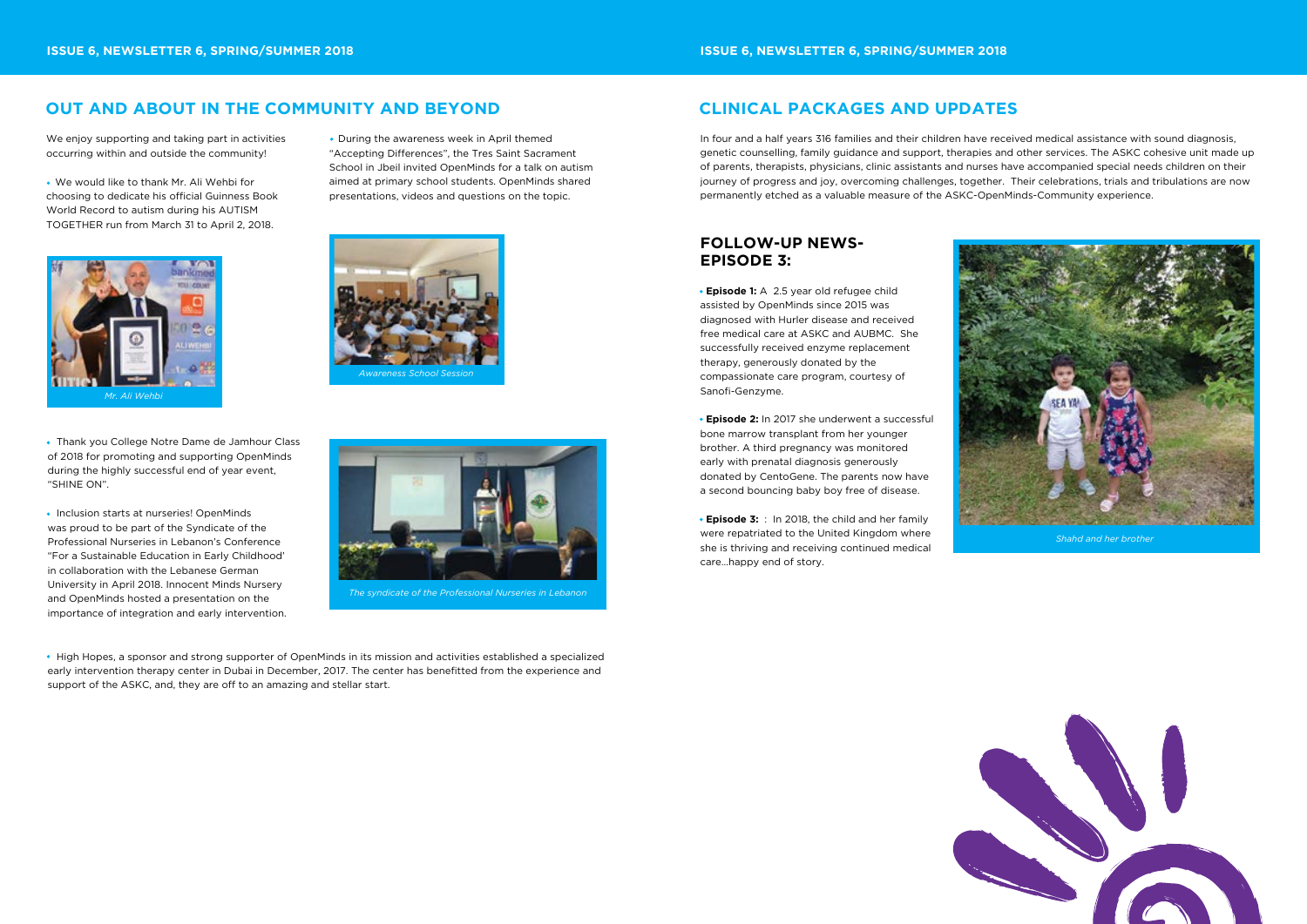# **RESEARCH**

OpenMinds continues to support numerous research projects carried out at the ASKC and the Neurogenetics laboratory at AUBMC. These include studying effects of a number of drugs for the NCLs, a group of fatal childhood neurogenetic disorders, AND, projects detailing previously unknown findings of neuroradiological improvement, visual tracking differences, novel genes and impact of early intervention on outcome in autism. The fruits of this labor in 2018 include:

 Completion of a PhD project and thesis by Sally El-Sitt on February 5, 2018 entitled: Exogenous Galactosylceramide as potential treatment for CLN3 disease.



*Sally El-Sitt at work*

# Pinnacle Partners G

For more detailed information on the research projects and publications, please visit: **www.openmindslebanon.org/research/research-projects-publications**

*DTI Autism whitematter* 

 Six poster presentations presented in March, 2018 on AUB Biomedical Research Day, with Stephanie Hoyek et al., garnering best poster award at Biomedical Research Day 2018 for their work on Visual Tracking Abnormalities in Autism.

 Another two posters will be presented at the 16th NCL International Conference at Royal Holloway College, London in September, 2018. Nine publications have been submitted with four already published.



# **AN EXCEPTIONAL SALUTATION**

### **THANK YOU**

To our 'Pinnacle & Prized Partners' for their unwavering support.

# Prized Partners

MR. & MRS. BOB MANOUKIAN